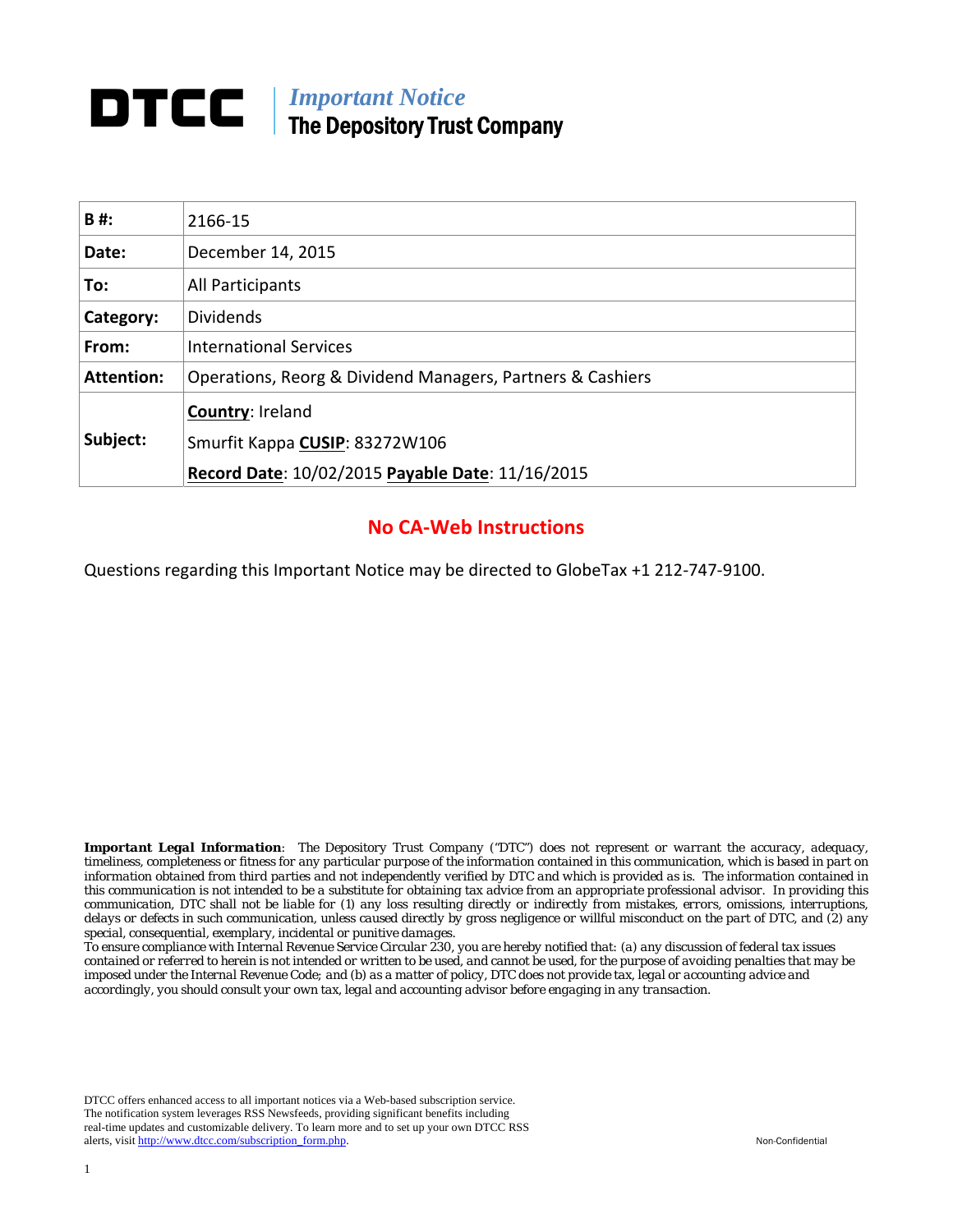

**SMURFIT KAPPA** has announced a cash dividend and BNY Mellon acts as Depositary for the Depositary Receipt ("DR") program.

All eligible holders will have the opportunity to receive accurate entitlement as outlined in the "Eligibility Matrix". The dividend was paid on pay date net of the full Ireland statutory withholding tax rate of 20% with the possibility to reclaim through the standard long form process.

#### **DIVIDEND EVENT DETAILS**

| <b>COUNTRY OF ISSUANCE</b>                                                    | IRFI AND           |  |
|-------------------------------------------------------------------------------|--------------------|--|
| ISSUE                                                                         | SMURFIT KAPPA      |  |
| <b>CUSIP#</b>                                                                 | 83272W106          |  |
| DEPOSITARY                                                                    | <b>UNSPONSORED</b> |  |
| DEPOSITARY RECEIPT<br>RECORD DATE                                             | October 2, 2015    |  |
| <b>DEPOSITARY RECEIPT</b><br>PAY DATF                                         | November 16, 2015  |  |
| <b>DEPOSITARY RECEIPT</b><br><b>GROSS DIVIDEND RATE</b><br><b>ON PAY DATE</b> | <b>TRA</b>         |  |
| ORD GROSS DIVIDEND<br>RATE ON PAY DATE                                        | <b>EUR 0.2</b>     |  |
| RATIO                                                                         | 1 ORD : 1 DR       |  |
| STATUTORY WHT RATE                                                            | 20%                |  |

#### **FEES & DEADLINES**

| <b>FILING METHOD</b> | <b>BATCH</b>                    | <b>PAYMENT</b><br><b>METHOD</b> | <b>FEES</b>            | <b>MINIMUM FEE PER</b><br><b>BENEFICIAL OWNER</b> | <b>FINAL SUBMISSION</b><br><b>DEADLINE</b><br>(ALL TIMES EST) |
|----------------------|---------------------------------|---------------------------------|------------------------|---------------------------------------------------|---------------------------------------------------------------|
| <b>LONG FORM</b>     | POST-CA WEB<br>PROCESS; ONGOING | <b>CHECK</b>                    | Up to \$0.01<br>per DR | \$25.00                                           | December 1, 2019<br>$5:00$ P.M.                               |

**Agreements, Fees, Representations and Indemnification of Participants and Beneficial Owners**

We hereby agree that this tax relief assistance service is wholly voluntary and discretionary and outside the terms and conditions of any applicable deposit agreement. We hereby accept and agree to pay the fees of BNY Mellon of up to \$0.01 per Depositary Receipt for the Long Form (with a minimum of \$25), and any other charges, fees or expenses payable by or due to BNY Mellon or its agents, including any custodian, in connection with the tax reclaim process, or to tax authorities or regulators (which fees, charges or expenses may be deducted from the dividend or any other distribution or by billing or otherwise in BNY Mellon's discretion). We hereby agree that any such fees, charges or expenses may be due and payable whether or not a successful reduction in rate or reclamation is obtained. We hereby acknowledge that fees paid to BNY Mellon may be shared with its agents and affiliates.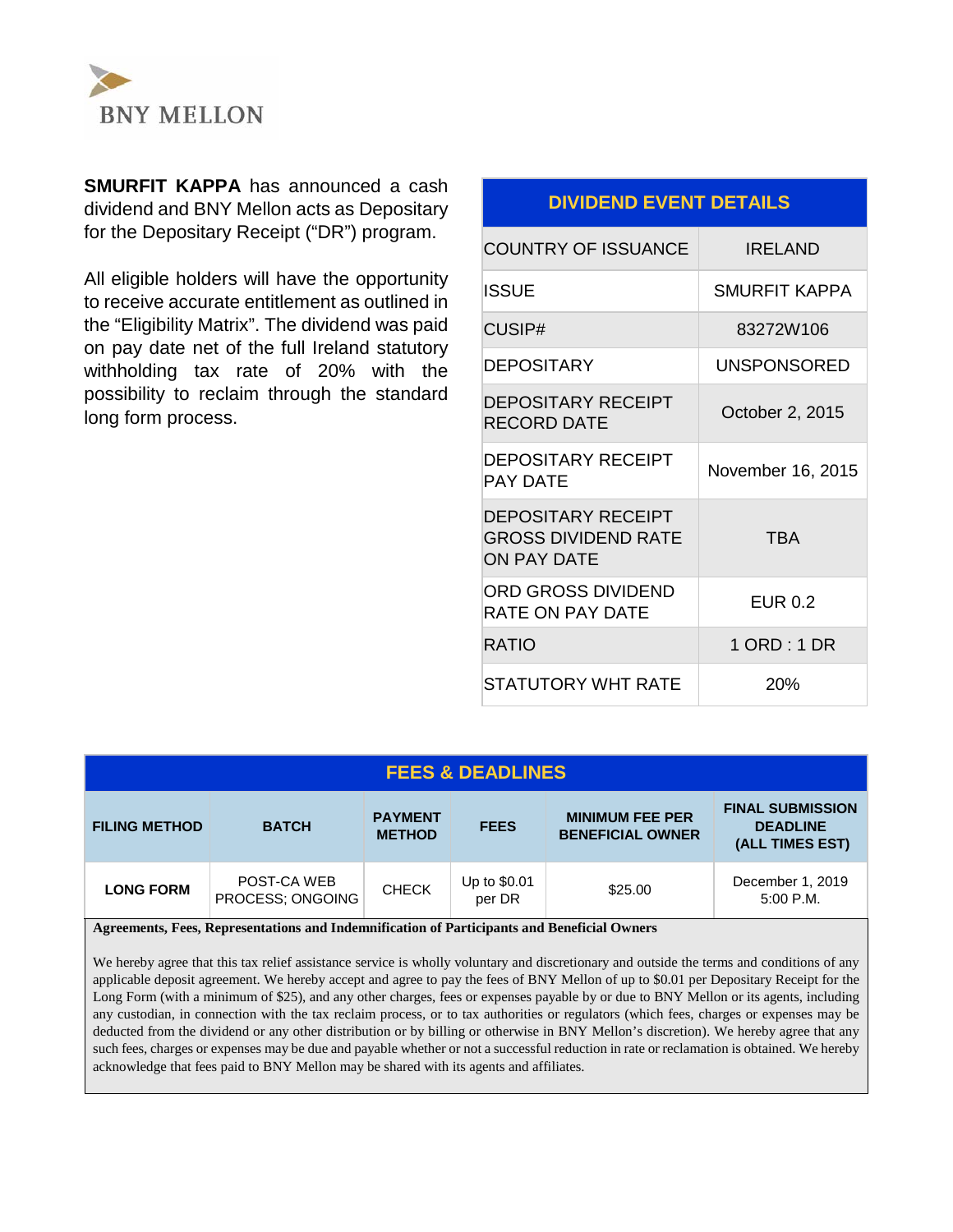We hereby agree that in addition to statutory and documentation requirements, and the deduction of fees, tax relief benefits will be subject to review and approval, and potential audits by the applicable custodian and applicable tax regulators, and that BNY Mellon is not providing any legal, tax, accounting or other professional advice on these matters and has expressly disclaimed any liability whatsoever for any loss howsoever arising from or in reliance hereto. Participants and/or investors should seek advice based upon their own particular circumstances from an independent tax advisor.

We certify that to the best of our knowledge that each of the beneficial owners identified are eligible for the preferential rates as stated and we declare that we have performed all the necessary due diligence to satisfy ourselves as to the accuracy of the information submitted to us by these beneficial owners.

We will be fully liable for any and all claims, penalties and / or interest, including without limitation, any foreign exchange fluctuations associated therewith. BNY Mellon shall not be liable for the failure to secure any tax relief. We expressly agree that BNY Mellon and its agents or affiliates shall not have any liability for, and we shall indemnify, defend and hold each of BNY Mellon and its agents and affiliates harmless from and against, any and all loss, liability, damage, judgment, settlement, fine, penalty, demand, claim, cost or expense (including without limitation fees and expenses of defending itself or enforcing this agreement) arising out of or in connection herewith.

| <b>LONG FORM ELIGIBILITY MATRIX</b>                             |                               |                                                                                                                                                                                                                                                                                                                                                                                                                                                                                                                                                                                                                                                                                                                                                                                                |                                                                                                                                                                                                                             |  |
|-----------------------------------------------------------------|-------------------------------|------------------------------------------------------------------------------------------------------------------------------------------------------------------------------------------------------------------------------------------------------------------------------------------------------------------------------------------------------------------------------------------------------------------------------------------------------------------------------------------------------------------------------------------------------------------------------------------------------------------------------------------------------------------------------------------------------------------------------------------------------------------------------------------------|-----------------------------------------------------------------------------------------------------------------------------------------------------------------------------------------------------------------------------|--|
| <b>RATE</b><br><b>DESCRIPTION</b>                               | <b>RECLAIM</b><br><b>RATE</b> | <b>ELIGIBLE RESIDENTS</b>                                                                                                                                                                                                                                                                                                                                                                                                                                                                                                                                                                                                                                                                                                                                                                      | <b>DOCUMENTATION</b><br><b>REQUIRED</b>                                                                                                                                                                                     |  |
| <b>EXEMPT U.S.</b><br>0%                                        | 20%                           | <b>U.S. RESIDENT ENTITIES</b>                                                                                                                                                                                                                                                                                                                                                                                                                                                                                                                                                                                                                                                                                                                                                                  | 1. COVER LETTER<br>2. DTC PARTICIPANT<br>POWER OF ATTORNEY                                                                                                                                                                  |  |
| <b>EXEMPT</b><br>NON-U.S.<br>0%                                 | 20%                           | ALBANIA, ARMENIA, AUSTRALIA, AUSTRIA, BAHRAIN,<br>BELARUS, BELGIUM, BOSNIA & HERZEGOVINA,<br>BOTSWANA, BULGARIA, CANADA, CHILE, CHINA,<br>CROATIA, CYPRUS, CZECH REPUBLIC, DENMARK,<br>EGYPT, ESTONIA, ETHIOPIA, FINLAND, FRANCE,<br>GEORGIA, GERMANY, GREECE, HONG KONG,<br>HUNGARY, ICELAND, INDIA, ISRAEL, ITALY, JAPAN,<br>KOREA, KUWAIT, LATVIA, LITHUANIA, LUXEMBOURG,<br>MACEDONIA, MALAYSIA, MALTA, MEXICO, MOLDOVA,<br>MONTENEGRO, MORROCO, THE NETHERLANDS, NEW<br>ZEALAND, NORWAY, PAKISTAN, PANAMA, POLAND,<br>PORTUGAL, QATAR, ROMANIA, RUSSIA, SAUDI<br>ARABIA, SERBIA, SINGAPORE, SLOVAK REPUBLIC,<br>SLOVENIA, SOUTH AFRICA, SPAIN, SWEDEN,<br>SWITZERLAND, THAILAND, THE REPUBLIC OF<br>TURKEY, UKRAINE, UNITED ARAB EMIRATES, UNITED<br>KINGDOM, UZBEKISTAN, VIETNAM, ZAMBIA | <b>1. COVER LETTER</b><br>2. DTC PARTICIPANT<br>POWER OF ATTORNEY<br>3. BENEFICIAL OWNER<br>POWER OF ATTORNEY<br>4. DIVIDEND<br><b>WITHHOLDING TAX</b><br><b>REFUND CLAIM FORM</b><br>5. NON-RESIDENT V2<br><b>FORM</b>     |  |
| <b>EXEMPT</b><br><b>ELIGIBLE IRISH</b><br><b>ENTITIES</b><br>0% | 20%                           | IRISH RESIDENT COMPANIES, PENSION SCHEMES,<br>QUALIFYING EMPLOYEE SHARE OWNERSHIP<br>TRUSTS, COLLECTIVE INVESTMENT UNDERTAKINGS<br>OR CHARITIES                                                                                                                                                                                                                                                                                                                                                                                                                                                                                                                                                                                                                                                | 1. COVER LETTER<br>2. DTC PARTICIPANT<br>POWER OF ATTORNEY<br>3. BENEFICIAL OWNER<br>POWER OF ATTORNEY<br>4. DIVIDEND<br><b>WITHHOLDING TAX</b><br><b>REFUND CLAIM FORM</b><br>5. COMPOSITE RESIDENT<br>V <sub>3</sub> FORM |  |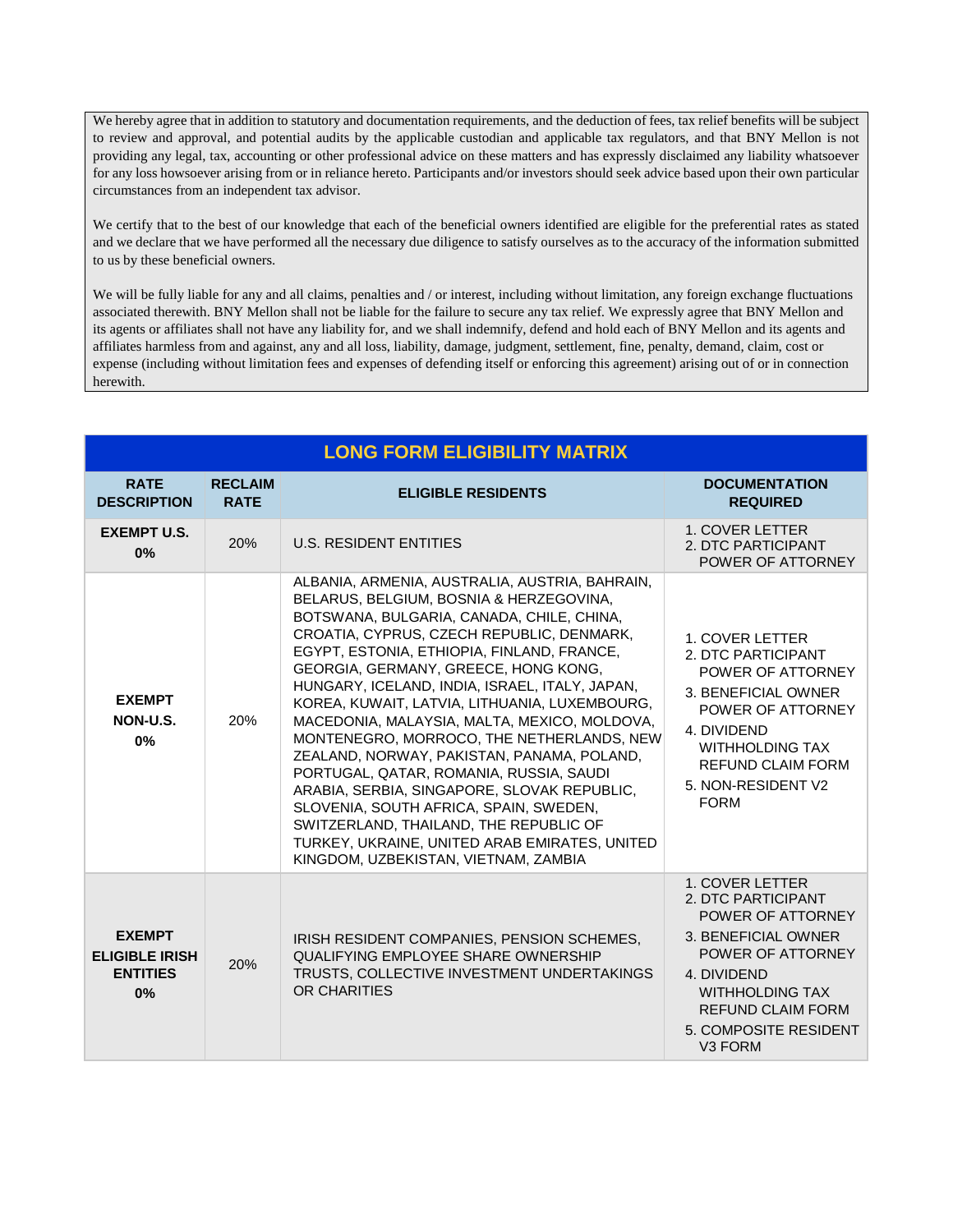| <b>DESCRIPTION OF VARIOUS DOCUMENTATION</b>                                  |                                                                                                                                                                                                                                                                                  |                                  |                                                              |  |
|------------------------------------------------------------------------------|----------------------------------------------------------------------------------------------------------------------------------------------------------------------------------------------------------------------------------------------------------------------------------|----------------------------------|--------------------------------------------------------------|--|
| <b>DOCUMENT NAME</b>                                                         | <b>DESCRIPTION</b>                                                                                                                                                                                                                                                               | <b>ORIGINAL /</b><br><b>COPY</b> | <b>SIGNATURE</b><br><b>REQUIREMENT</b>                       |  |
| <b>COVER LETTER</b><br>(APPENDIX A)                                          | Cover letter required for all long-form claims                                                                                                                                                                                                                                   | ORIGINAL                         | DTC PARTICPANT                                               |  |
| <b>DWT REFUND</b><br><b>CLAIM FORM</b>                                       | Claim for repayment of Irish tax on dividends form.                                                                                                                                                                                                                              | <b>ORIGINAL</b>                  | DTC PARTICPANT OR<br><b>FINAL BENEFICIAL</b><br><b>OWNER</b> |  |
| <b>NON-RESIDENT V2</b><br><b>FORM</b>                                        | Irish dividend withholding tax exemption declaration form<br>for non-U.S relevant territory beneficial owners. This form<br>needs to be certified by the beneficial owner's local tax<br>office for non-U.S. entities.                                                           | <b>ORIGINAL</b>                  | DTC PARTICPANT OR<br><b>FINAL BENEFICIAL</b><br><b>OWNER</b> |  |
| <b>COMPOSITE</b><br><b>RESIDENT V3 FORM</b>                                  | Irish dividend withholding tax exemption declaration form<br>for eligible Irish beneficial owners.                                                                                                                                                                               | ORIGINAL                         | DTC PARTICPANT OR<br><b>FINAL BENEFICIAL</b><br><b>OWNER</b> |  |
| <b>BENEFICIAL</b><br><b>OWNER POWER OF</b><br><b>ATTORNEY</b>                | A document issued by the beneficial owner to the DTC<br>Participant if the Participant is signing the Dividend<br>Withholding Tax Refund Claim Form or Non-Resident V2<br>form on behalf of the beneficial owner. This document<br>must be on the beneficial owner's letterhead. | <b>COPY</b>                      | <b>FINAL BENEFICIAL</b><br><b>OWNER</b>                      |  |
| <b>DTC PARTICIPANT</b><br><b>POWER OF</b><br><b>ATTORNEY</b><br>(APPENDIX B) | A document issued by the DTC Participant to the<br>Depositary authorizing the Depositary to file the long form<br>reclaim and receive payment on the Participant's behalf.<br>This document must be on the DTC Participant's<br>letterhead.                                      | <b>COPY</b>                      | <b>DTC PARTICIPANT</b>                                       |  |

| <b>CONTACT DETAILS</b>   |                                         |  |  |  |
|--------------------------|-----------------------------------------|--|--|--|
| <b>PRIMARY CONTACT</b>   | LAURA GALLO                             |  |  |  |
| DOMESTIC PHONE (U.S.)    | 1-800-915-3536                          |  |  |  |
| DOMESTIC FAX (U.S.)      | 1-800-985-3536                          |  |  |  |
| INTERNATIONAL PHONE      | 1-212-747-9100                          |  |  |  |
| <b>INTERNATIONAL FAX</b> | 1-212-747-0029                          |  |  |  |
| EMAIL ADDRESS            | IRELANDESP@GLOBETAX.COM                 |  |  |  |
| <b>COMPANY</b>           | <b>GLOBETAX AS AGENT FOR BNY MELLON</b> |  |  |  |
| <b>STREET ADDRESS</b>    | 90 BROAD STREET, 16th FLOOR             |  |  |  |
| CITY/STATE/ZIP           | NEW YORK, NY 10004                      |  |  |  |
| ADDITIONAL CONTACTS      | <b>IRISH RECLAIMS</b>                   |  |  |  |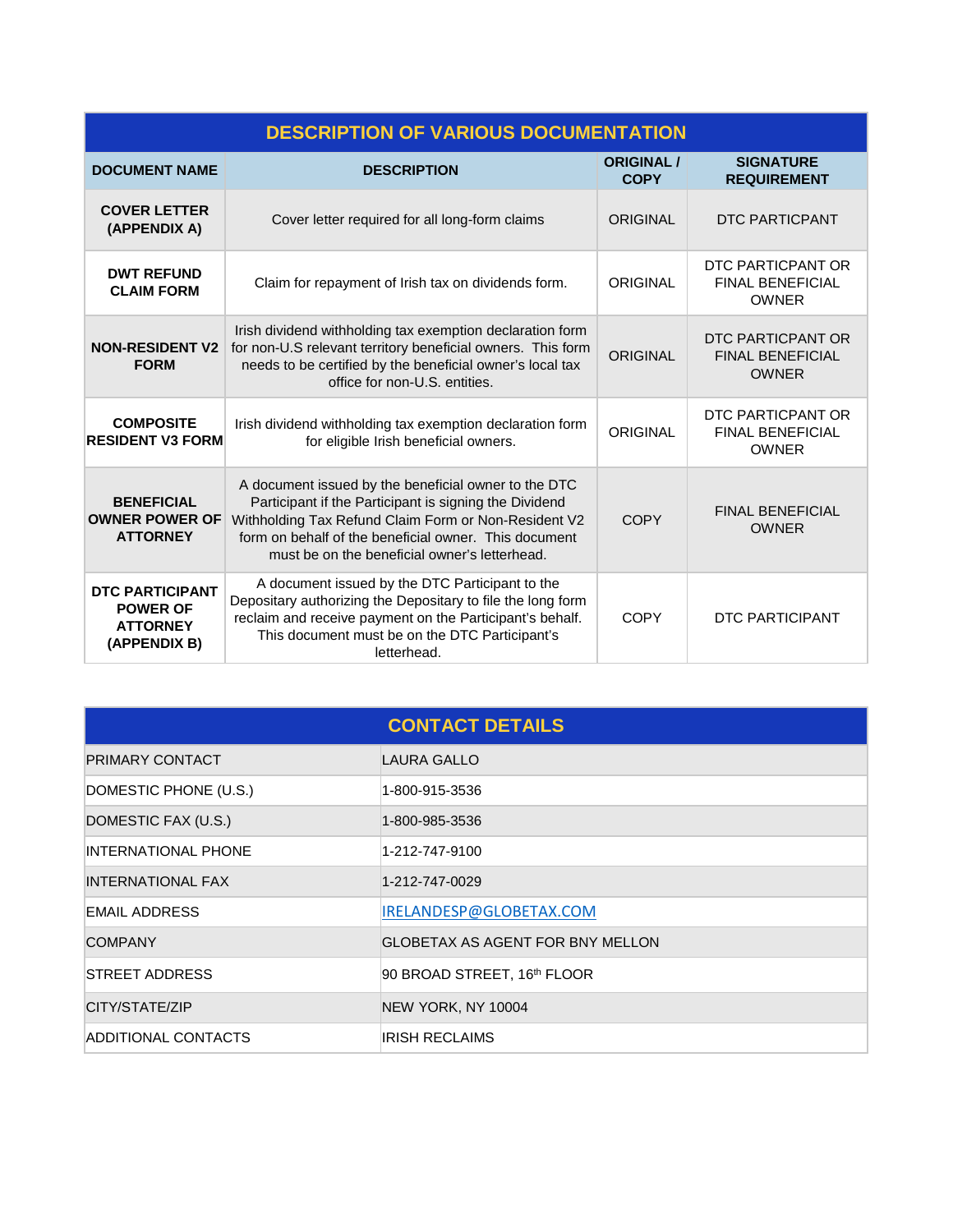# **ESP**

### **powered by GLOBETAX**

BNY Mellon offers ESP powered by GlobeTax, which allows for the secure and simplified transfer of beneficial owner level data from the Participant to BNY Mellon, and creates applicable documentation on the Participant's behalf. These claims should be submitted through the following website:

#### [https://esp.globetax.com](https://esp.globetax.com/)

Please use the above contact information if you have any questions about this process. This system is available for Long Form claims.

| <b>FREQUENTLY ASKED QUESTIONS (FAQs)</b>                                                        |                                                                                                                                                                                                                                                                                                                                                                                                                                                            |  |  |
|-------------------------------------------------------------------------------------------------|------------------------------------------------------------------------------------------------------------------------------------------------------------------------------------------------------------------------------------------------------------------------------------------------------------------------------------------------------------------------------------------------------------------------------------------------------------|--|--|
| <b>QUESTION</b>                                                                                 | <b>ANSWER</b>                                                                                                                                                                                                                                                                                                                                                                                                                                              |  |  |
| WHAT IS THE DIFFERENCE BETWEEN THE V2 FORMS A,<br>B, AND C AND WHICH ONE NEEDS TO BE COMPLETED? | THE V2 FORMS A, B, AND C EACH PERTAIN TO<br>DIFFERENT ENTITY TYPES AND SHOULD BE SELECTED<br>BASED ON THE STRUCTURE OF THE FINAL<br>BENEFICIARY. QUALIFYING NON-RESIDENT<br>INDIVIDUALS MUST USE THE V2A, QUALIFYING NON-<br>RESIDENT COMPANIES MUST USE THE V2B, AND ALL<br>OTHER QUALIFYING NON-RESIDENT PERSONS (NOT<br>BEING AN INDIVIDUAL OR A COMPANY) MUST USE THE<br>V2C.                                                                          |  |  |
| CAN I SUBMIT A TRUST AGREEMENT IN LIEU OF A POA<br>SIGNED BY THE BENEFICIAL OWNER?              | YES, BUT A LIMITED POA SIGNED BY THE PARTICIPANT<br>MUST BE ACCOMPANIED BY THE TRUST AGREEMENT.                                                                                                                                                                                                                                                                                                                                                            |  |  |
| HOW LONG DOES IT TAKE FOR LONG-FORM CLAIMS TO<br><b>BE PAID?</b>                                | WE ESTIMATE IT TAKES 4 MONTHS FOR LONG FORM<br><b>CLAIMS TO BE PAID.</b>                                                                                                                                                                                                                                                                                                                                                                                   |  |  |
| DOES THE LONG-FORM PROCESS HAVE A MINIMUM<br>POSITION REQUIREMENT PER BENEFICIAL OWNER?         | NO, THERE IS A MINIMUM FEE OF \$25 PER BENEFICIAL<br>OWNER WHICH MAY BE WAIVED ON AN EXCEPTIONAL<br>BASIS FOR CLIENTS RECLAIMING LESS THAN \$50. IN<br>SUCH INSTANCES A FEE OF 50% OF THE RECLAIMED<br>AMOUNT WILL BE APPLIED.                                                                                                                                                                                                                             |  |  |
| WHAT IS THE STATUTE OF LIMITATIONS FOR FILING<br><b>IRISH RECLAIMS?</b>                         | IT IS 4 YEARS FROM THE END OF THE YEAR IN WHICH<br>THE DIVIDEND PAID. CLAIMS RECEIVED AFTER OUR<br>SUBMISSION DEADLINE WILL BE FILED ON A BEST<br><b>EFFORT BASIS.</b>                                                                                                                                                                                                                                                                                     |  |  |
| WILL BNY MELLON ACCEPT CLAIMS FILED DIRECTLY TO<br>THEM BY THE BENEFICIAL OWNERS?               | NO, BNY MELLON ONLY ACCEPTS CLAIMS FILED BY THE<br>DTC PARTICIPANT WHO WAS HOLDING THE<br>SECURITIES THROUGH DTC AND ONLY TO THE EXTENT<br>THAT DTC HAS REPORTED THESE HOLDINGS TO US AS<br>VALID RECORD DATE HOLDINGS. BENEFICIAL OWNERS<br>ARE REQUIRED TO FILE THEIR CLAIMS THROUGH THE<br>CUSTODY CHAIN TO THE DTC PARTICIPANT OF<br>RECORD. ALL CLAIMS NOT RECEIVED DIRECTLY FROM<br>THE DTC PARTICIPANT WILL BE RETURNED TO THE<br>BENEFICIAL OWNER. |  |  |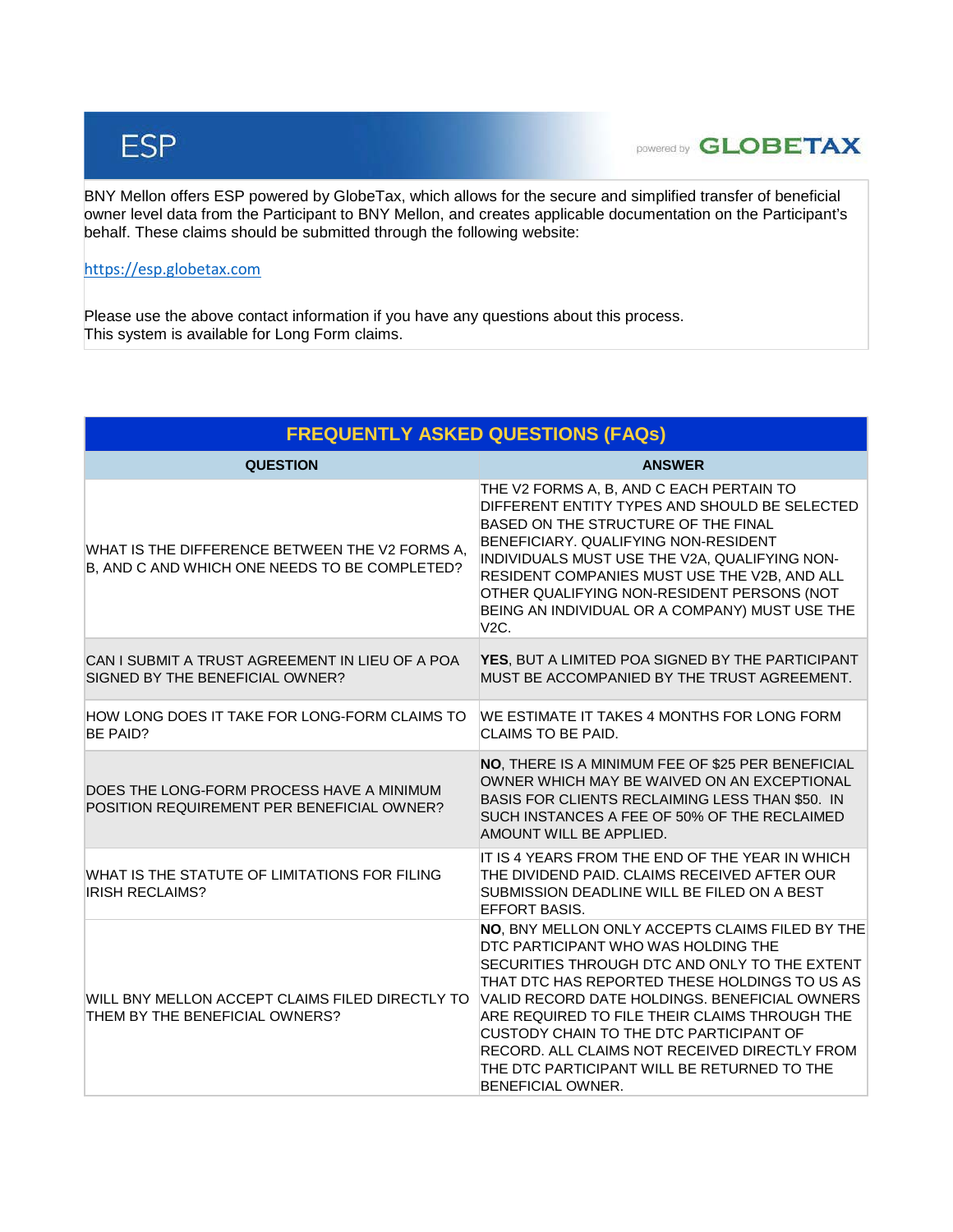| IS THE PROCESS FOR TAX RELIEF OFFERED BY BNY<br>MELLON AN OPTIONAL PROCESS? | YES, THIS IS A DISCRETIONARY, OPTIONAL SERVICE,<br>HOWEVER, IN THE IRISH MARKET; THE IRISH REVENUE<br>COMMISSIONERS WILL NOT ACCEPT CLAIMS FROM<br>ANYONE EXCEPT BNY MELLON WITHOUT A PROPER<br>CERTIFICATION OF PAYMENT ISSUED BY BNY MELLON<br>WHICH VALIDATES THE RECORD DATE POSITIONS<br>CLAIMED. CLAIMS SUCH AS CLAIMS FILED UNDER A<br>EUROPEAN COURT OF JUSTICE ("ECJ") RULING MAY BE<br>FILED DIRECTLY TO THE IRISH REVENUE<br>COMMISSIONERS WITH A PROPER TAX<br>VOUCHER/CERTIFICATION OF PAYMENT ISSUED BY<br>BNY MELLON. THESE FORMS ALSO MUST BE SECURED<br>BY BNY MELLON AND ARE SUBJECT TO A FEE OF \$0.01<br>PER DEPOSTARY RECEIPT.                                                                                             |
|-----------------------------------------------------------------------------|-------------------------------------------------------------------------------------------------------------------------------------------------------------------------------------------------------------------------------------------------------------------------------------------------------------------------------------------------------------------------------------------------------------------------------------------------------------------------------------------------------------------------------------------------------------------------------------------------------------------------------------------------------------------------------------------------------------------------------------------------|
| IS THIS LONG FORM PROCESS FREE OF CHARGE?                                   | <b>NO. THIS TAX RECLAIM ASSISTANCE SERVICE IS</b><br>WHOLLY VOLUNTARY AND DISCRETIONARY AND<br>OUTSIDE THE TERMS AND CONDITIONS OF ANY<br>APPLICABLE DEPOSIT AGREEMENT. FFES WILL BE<br>CHARGED FOR THIS ASSISTANCE SERVICE OF UP TO<br>\$0.01 PER DEPOSITARY RECEIPT WITH A MINIMUM OF<br>\$25.00. RECLAIMS RECEIVED POST DEADLINE CANNOT<br>BE ASSURED AND MAY BE SUBJECT TO A CUSTODIAL<br>FEE AND ANY OTHER CHARGES, FEES OR EXPENSES<br>PAYABLE BY OR DUE TO BNY MELLON OR ITS AGENTS,<br>INCLUDING THE CUSTODIAN OR AUTHORITIES. IN<br>ADDITION, CHARGES MAY APPLY TO ANY LONG FORM<br>CLAIMS REJECTED OR NOT ACCEPTED BY THE IRISH<br>REVENUE COMMISSIONERS. FEES PAID TO BNY<br>MELLON MAY BE SHARED WITH ITS AGENTS AND<br>AFFILIATES. |

#### **Warning and Disclaimer**

BNY Mellon will not be responsible for the truth or accuracy of any submissions received by it and all Participants and holders, whether or not following the procedures set forth herein or otherwise submitting any information, agree to indemnify and hold harmless BNY Mellon and its agents for any and all losses, liabilities and fees (including reasonable fees and expenses of counsel) incurred by any of them in connection herewith or arising herefrom. BNY Mellon and its agents will be relying upon the truth and accuracy of any and all submissions received by them in connection with the tax relief process and shall hold all participants and DR holders liable and responsible for any losses incurred in connection therewith or arising there from. There is no guarantee that the applicable tax authorities will accept submissions for relief. Neither BNY Mellon nor its agents shall be responsible or liable to any holders of DRs in connection with any matters related to, arising from, or in connection with the tax relief process described herein. See also "**Agreements, Fees, Representations and Indemnification**" above.

All tax information contained in this Important Notice is based on a good faith compilation of information obtained and received from multiple sources. The information is subject to change. Actual deadlines frequently vary from the statutory deadlines because of local market conditions and advanced deadlines set by local agents. To mitigate risk it is strongly advised that DTC Participants file their claims as soon as possible as the depositary and/or their agents will not be liable for claims filed less than six months before the specified deadline. In the event that local market rules, whether implemented by a local agent or a Tax Authority, conflict with the information provided in the important notice, either prior to or after publication, the local market rules will prevail.

#### \*IRISH INDIVIDUALS **DO NOT** QUALIFY FOR 20% REFUND.

#### **\*\*THE BENEFICIAL OWNER MUST NOT BE CONTROLLED OR OWNED BY IRISH RESIDENTS**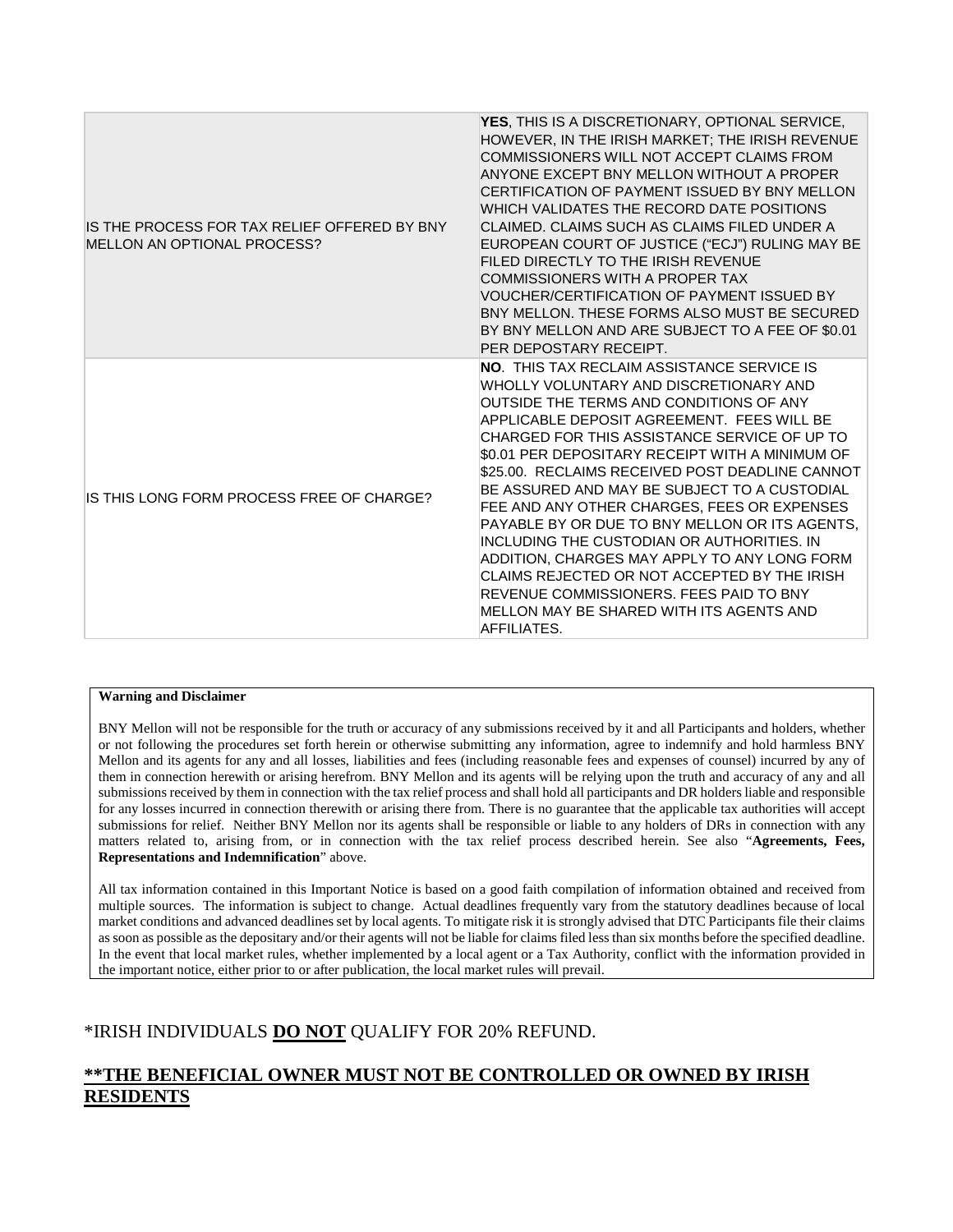#### **APPENDIX A – COVER LETTER (DTC Participant's Letterhead)**

GlobeTax as agent for BNY Mellon 90 Broad Street, 16th Floor New York, New York 10004-2205 Phone: 1-800-915-3536 Fax: 1-800-985-3536 ATTN: Irish Reclaims

#### **Re: Withholding Certification for SMURFIT KAPPA ; CUSIP# 83272W106**

We, <DTC Participant Name>, a Specified Intermediary (SI) by virtue of our agreement with DTC, also known under DTC participant number **<0000>,** acting on behalf of the beneficial owners of the DR income specified below claim repayment of **XXX EUR.** This repayment is in respect of DWT deducted from a relevant distribution made by **SMURFIT KAPPA (Cusip: 83272W106)** on the record date of **02 OCTOBER 2015** We declare that the beneficial owners of the dividends to which this repayment claim relates are entitled to receive the distribution without the deduction of DWT in accordance with Chapter 8A, Part 6 of the Taxes Consolidation Act, 1997 due to **<Beneficial Owners Country of Residence>** membership in the EU or because of an existing Double Taxation Treaty between **<Beneficial Owners' Country of Residence>** and Ireland. In addition, we hereby state that these shares are held in a nominee capacity only and we therefore receive no beneficial interest from them; all monies repaid by Revenue will be paid to the underlying beneficial owners.

Below is the list of beneficial owners and their respective holdings, which total **<Number of DRs held>** DRs. *Please note the ratio for this dividend of Ordinary shares to DRs is 1 : 1.* The information is as follows:

| <b>Beneficial Owner Name</b> | <b>Address</b> | Taxpayer I.D. Number | # of DR(s) | # of Ordinary Shares |
|------------------------------|----------------|----------------------|------------|----------------------|
| . .                          |                |                      |            |                      |
|                              |                |                      |            |                      |
| 3.                           |                |                      |            |                      |
| -4.                          |                |                      |            |                      |
| -5.                          |                |                      |            |                      |
|                              |                |                      |            |                      |

We ask that BNY Mellon apply to the Irish Revenue Commissioners for the reduced withholding tax rate on the above beneficial owners' behalf. Please contact the undersigned at **[SIGNATORY'S TELEPHONE NUMBER]** or via email at **[SIGNATORY'S EMAIL ADDRESS]** should you have any questions.

We hereby agree that this tax reclaim assistance service is wholly voluntary and discretionary and outside the terms and conditions of any applicable deposit agreement. We hereby accept and agree to pay the fees of BNY Mellon of up to \$0.01 per Depositary Receipt for standard Long Form tax reclaim (with a minimum of \$25.00), and any other charges, fees or expenses payable by or due to BNY Mellon or its agents, including any custodian, in connection with the tax reclaim process, or to tax authorities or regulators (which fees, charges or expenses may be deducted from the dividend or any other distribution or by billing or otherwise in BNY Mellon's discretion). We hereby agree that any such fees, charges or expenses may be due and payable whether or not a successful reduction in rate or reclamation is obtained. We hereby acknowledge that fees paid to BNY Mellon may be shared with its agents and affiliates.

We hereby agree that in addition to statutory and documentation requirements, and the deduction of fees, tax relief benefits will be subject to review and approval, and potential audits by the applicable custodian and applicable tax regulators, and that BNY Mellon is not providing any legal, tax, accounting or other professional advice on these matters and has expressly disclaimed any liability whatsoever for any loss howsoever arising from or in reliance hereto. Participants and/or investors should seek advice based upon their own particular circumstances from an independent tax advisor.

We certify that to the best of our knowledge that each of the beneficial owners identified hereby are eligible for the preferential rates as stated and we declare that we have performed all the necessary due diligence to satisfy ourselves as to the accuracy of the information submitted to us by these beneficial owners.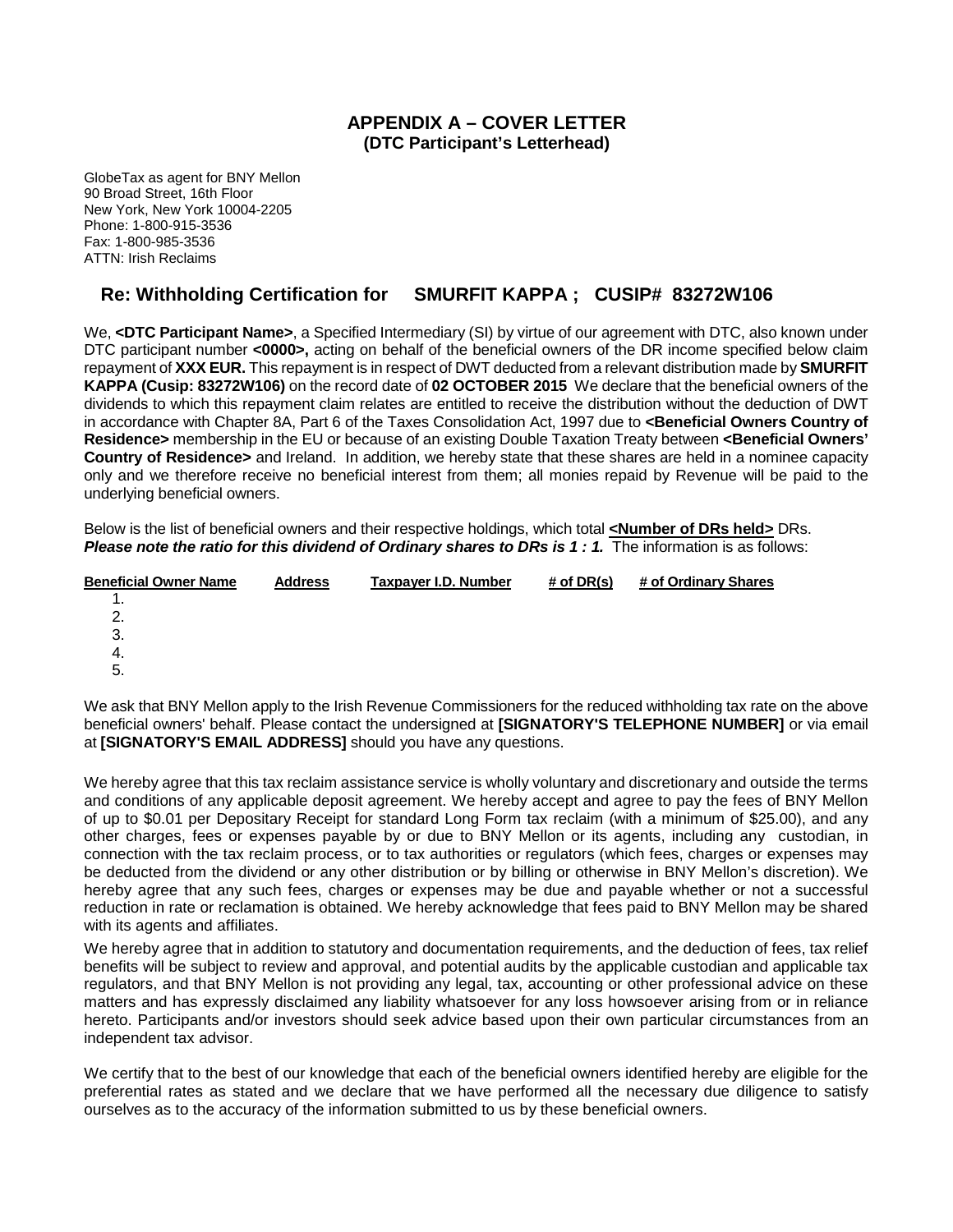We will be fully liable for any and all claims, penalties and / or interest, including without limitation, any foreign exchange fluctuations associated therewith. BNY Mellon shall not be liable for the failure to secure any tax relief. We expressly agree that BNY Mellon and its agents or affiliates shall not have any liability for, and we shall indemnify, defend and hold each of BNY Mellon and its agents and affiliates harmless from and against, any and all loss, liability, damage, judgment, settlement, fine, penalty, demand, claim, cost or expense (including without limitation fees and expenses of defending itself or enforcing this agreement) arising out of or in connection herewith.

Sincerely,

<Signature of authorized signatory for DTC Participant>

#### **[NAME AND TITLE OF AUTHORIZED OFFICER FOR DTC PARTICIPANT]**

PAYMENT ADDRESS: **\_\_\_\_\_\_\_\_\_\_\_\_\_\_\_\_\_\_\_\_\_\_\_\_\_\_\_**

 $\overline{\phantom{a}}$  , where  $\overline{\phantom{a}}$  , where  $\overline{\phantom{a}}$  , where  $\overline{\phantom{a}}$  , where  $\overline{\phantom{a}}$  **\_\_\_\_\_\_\_\_\_\_\_\_\_\_\_\_\_\_\_\_\_\_\_\_\_\_**